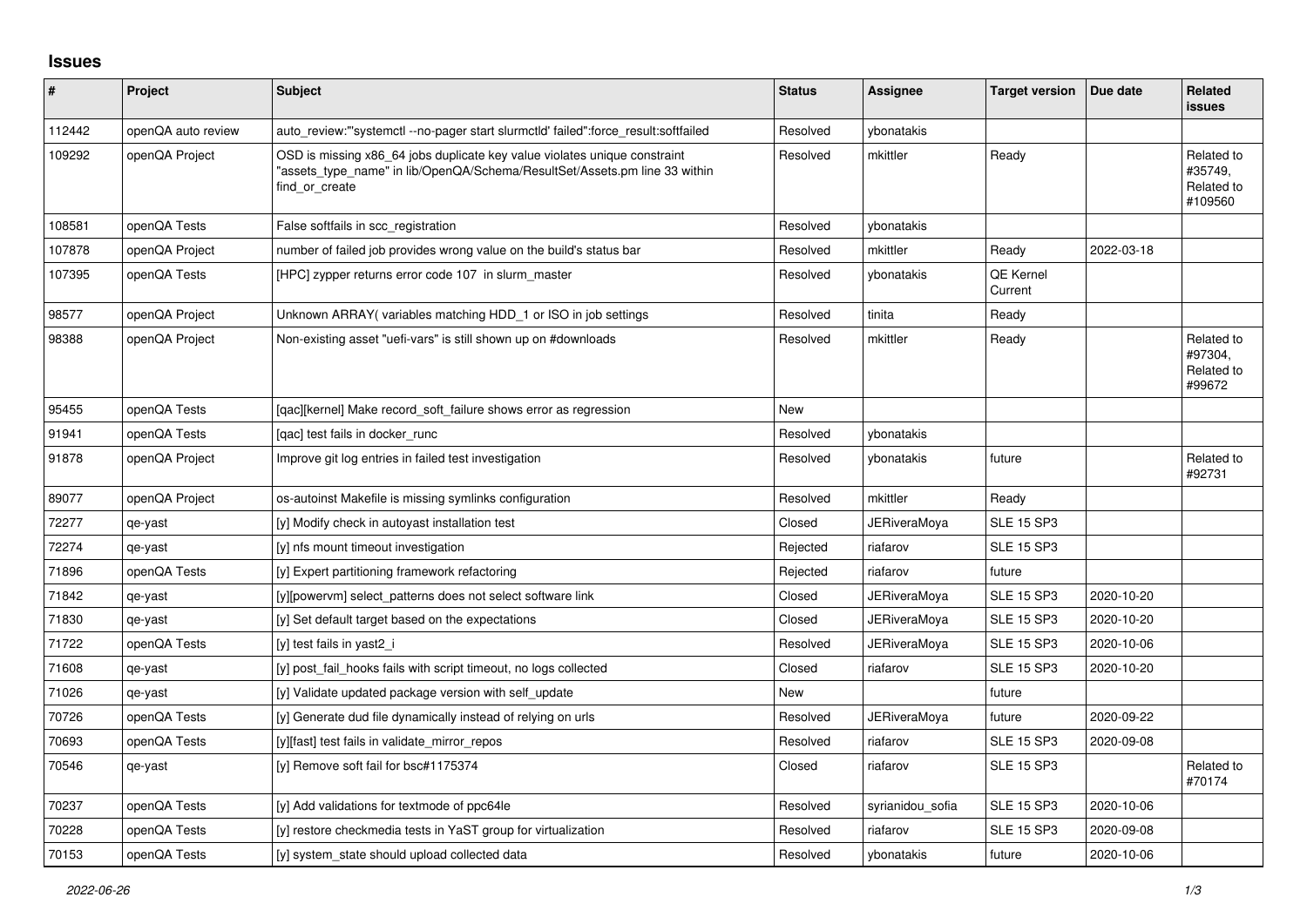| $\vert$ # | <b>Project</b> | <b>Subject</b>                                                                                           | <b>Status</b> | <b>Assignee</b> | <b>Target version</b> | Due date   | Related<br><b>issues</b>                      |
|-----------|----------------|----------------------------------------------------------------------------------------------------------|---------------|-----------------|-----------------------|------------|-----------------------------------------------|
| 69862     | openQA Tests   | [y] supportserver_generator_from_hdd fails for x86_64                                                    | Resolved      | ybonatakis      |                       | 2020-08-25 |                                               |
| 69259     | qe-yast        | [y] Test fully qualified domain name as an input for yast2-network                                       | New           |                 | future                |            |                                               |
| 69142     | qe-yast        | [y] Adjust bootloader for MM on aarch64                                                                  | Resolved      | ybonatakis      | <b>SLE 15 SP3</b>     | 2020-08-11 |                                               |
| 68908     | openQA Tests   | [y] Remove deprecated sections from autoyast profile                                                     | Rejected      |                 |                       |            |                                               |
| 68579     | qe-yast        | [y] gitlab-ci needs another stage for verify file existence                                              | Rejected      | riafarov        | future                |            |                                               |
| 68515     | openQA Tests   | [y] iscsi_client wont be fixed in SLE15SP2                                                               | Rejected      | riafarov        | <b>SLE 15 SP3</b>     |            |                                               |
| 68152     | openQA Tests   | [y] Revert Negative Lookhead for 'nothing provides /bin/sh'                                              | Resolved      | riafarov        | <b>SLE 15 SP3</b>     |            |                                               |
| 68146     | openQA Project | Implement colored and interactive logs                                                                   | Resolved      | okurz           | future                |            | Related to<br>#34978,<br>Related to<br>#16180 |
| 68143     | openQA Project | [y] Implement navigation to the schedule from the job                                                    | Resolved      | vbonatakis      | future                | 2020-06-30 |                                               |
| 67285     | openQA Tests   | [y] Adjust installation in autoyast_salt to the recent changes                                           | Resolved      | vbonatakis      | <b>SLE 15 SP2</b>     | 2020-06-16 |                                               |
| 66427     | openQA Project | openga-cli cant trigger single job                                                                       | Rejected      | ybonatakis      |                       |            |                                               |
| 66043     | openQA Tests   | [functional][y][hyperv] test failing in shutdown needs investigation                                     | Rejected      | riafarov        | Milestone 35+         | 2020-05-19 |                                               |
| 65891     | openQA Tests   | [functional][y] fix first_boot on ipmi                                                                   | Resolved      | oorlov          | <b>SLE 15 SP2</b>     | 2020-05-19 |                                               |
| 65882     | openQA Tests   | [functional][y][sporadic] test fails in first_boot cant finish because guess disabled guest              | Rejected      | riafarov        | Milestone 33          |            |                                               |
| 65858     | openQA Tests   | [functional] ppc64le iso is not bootable                                                                 | Rejected      | riafarov        |                       |            |                                               |
| 65447     | qe-yast        | [functional][y] Extend form of salt-formulas test                                                        | New           |                 | future                |            |                                               |
| 65088     | openQA Tests   | [functional][y] Verify writing conflict from YaST in 70-yast.conf                                        | Resolved      |                 | future                | 2020-07-14 | Copied from<br>#61073                         |
| 64731     | openQA Tests   | [functional][y] generate TW image with wicked and use it in yast2 cmdline and nis MM<br>test suites      | Resolved      | oorlov          | future                | 2020-05-19 | Copied from<br>#61901                         |
| 64328     | openQA Tests   | [functional][y] fix hostname_inst from btrfs_libstorage-ng                                               | Rejected      | ybonatakis      |                       |            |                                               |
| 64165     | openQA Tests   | [functional][y][periodic] test fails in nis server                                                       | Rejected      |                 |                       |            |                                               |
| 62690     | openQA Tests   | [functional][y][timeboxed:8h] finish btn is disabled in Installation Completed                           | Resolved      | mloviska        | Milestone 32          | 2020-02-25 |                                               |
| 62498     | openQA Tests   | [functional][y][opensuse] Update support_server on o3 for remote installations                           | Resolved      | JERiveraMoya    | Milestone 32          | 2020-02-11 | Copied from<br>#62495                         |
| 62495     | openQA Tests   | [functional][y][opensuse] Update support_server on o3 for remote installations                           | Closed        |                 |                       |            | Copied to<br>#62498                           |
| 62096     | openQA Tests   | [functional][y][opensuse][timeboxed:16h] remote intallation doesnt communicate correctly<br>after reboot | Resolved      | vbonatakis      | Milestone 31          | 2020-01-28 |                                               |
| 61931     | openQA Tests   | [functiona][y] autoinst.xml is missing registration block in autoyast reinstall                          | Resolved      | JERiveraMoya    | Milestone 30          | 2020-01-28 |                                               |
| 61100     | openQA Tests   | [functional][y] test fails in scc_registration                                                           | Resolved      | riafarov        |                       |            |                                               |